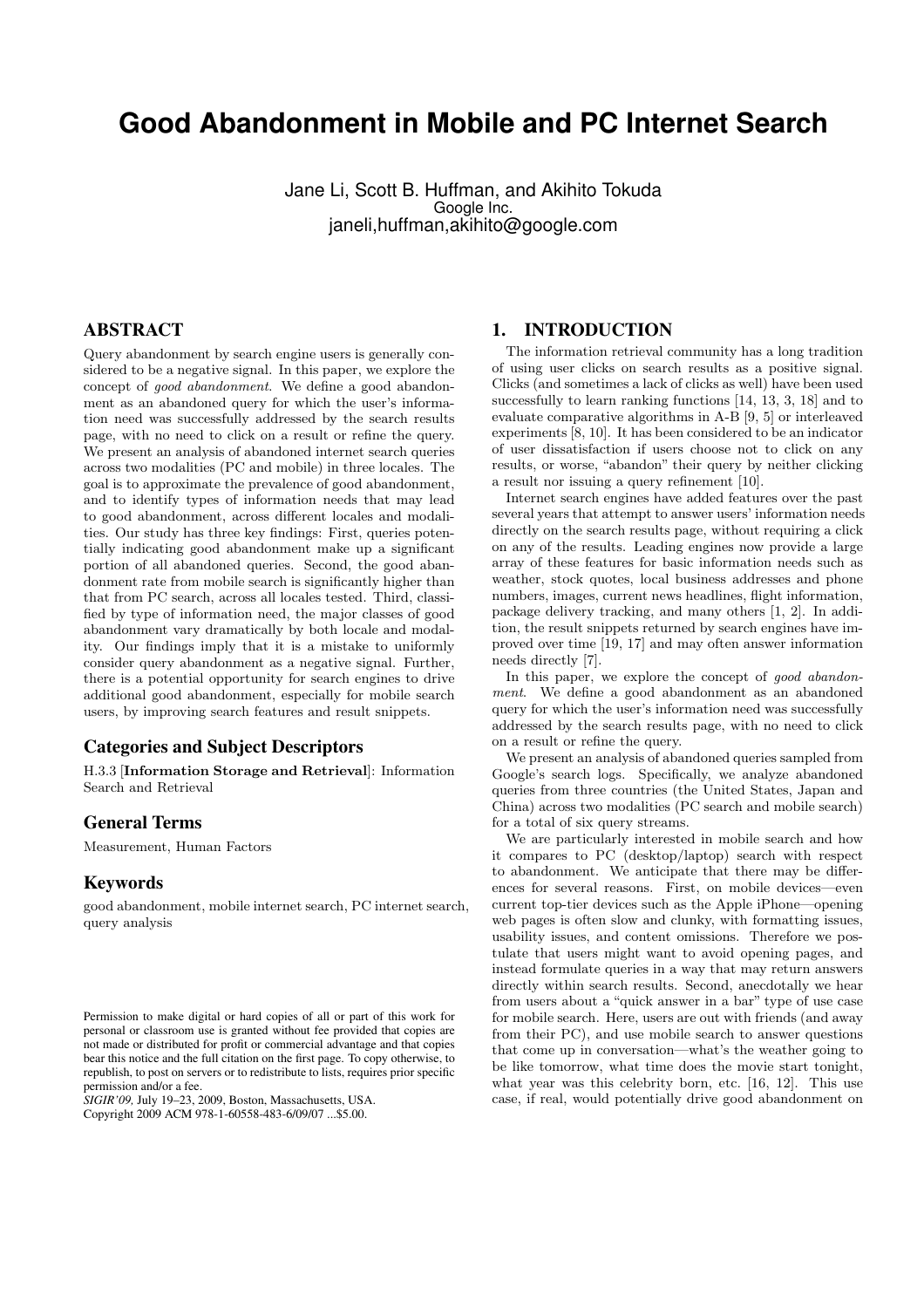mobile search. Third, mobile devices are inherently local, and to the extent that internet search engines provide local business addresses and phone numbers, we might anticipate a high rate of good abandonment for queries seeking these types of information.

Our study has three key findings. First, we find that queries potentially indicating good abandonment make up a significant portion of all abandoned queries, ranging from 19% to 55% across the set of locales and modalities we analyzed. Second, we find that the good abandonment rate from mobile search is significantly higher than that from PC search, again across all three locales. This appears to be a meaningful, robust difference between how users interact with mobile search versus search on a PC. Third, by hand-classifying abandoned queries by the type of information need they represent, we identify the major classes of good abandonment, differences across locales and modalities, and perhaps most importantly, largest opportunities for internet search engines to drive additional good abandonment for their users.

The paper is organized as follows. Section 2 summarizes some related work. Section 3 describes the methodology we used to sample and classify abandoned queries, and defines the categories and codings used. Section 4 presents abandoned query analysis results. Section 5 discusses the implications of our findings for internet search engines, and concludes with some pointers to future research.

# 2. RELATED WORK

Clicks have been treated as the primary implicit user feedback for search engines to learn ranking functions [14, 13, 3, 18] and to evaluate the performance of search algorithms [5, 10]. However, as Joachims, et al. [10] pointed out, more informative than what users clicked on is what they didn't click on. Considering user feedback beyond clicks, "abandonment," describing the user's decision to not to click on any of the results, is of particular interest.

In general, query abandonment has been considered a negative signal, with efforts targeted specifically to reduce it (e.g., [15]). A key contribution of this paper is to introduce the concept of good abandonment. There have been previous studies that imply the existence of good abandonment. For example, Cutrell, et al. [7] conducted an eye-tracking study where web search tasks were broadly divided into two types: navigational tasks and informational tasks, for which results with different snippet lengths were shown to participants. The study suggests that the total time spent on a task was improved for informational tasks when increasing the length of the query-dependent contextual snippet in search results. One implication from this study is that some information needs may have been achieved by viewing snippets without clicking though the results, and therefore leading to good abandonment as defined above.

In this paper, we particularly study the good abandonment across different modalities (PC and mobile) in three locales with significant mobile search usage: the United States, Japan and China. As mobile search is becoming an increasingly important way for internet users to gain access to online information, several efforts have been devoted to analyze the search patterns on mobile devices and compare them to the traditional computer-based search in order to reveal the unique search patterns and ultimately, derive insights for search engines to better serve these users. For

instance, Kamvar, et al. [11] conducted one of the first large scale analysis of English queries from two separate Google mobile logs (Google XHTML and PDA interfaces) and found that users with less sophisticated input capabilities submit shorter queries. This study also highlighted the high percentage of adult-related searches seen in wireless search. Baeza-Yates, et al. [4] conducted a comparison of Yahoo! mobile and computer-based search in Japan, and reported similar query characteristics regarding the query length. A language model based query topic classification in this study suggested the most common query topics in Japanese mobile search were online shopping, sports, and health (in that order), while art, sports, and online shopping were the most common ones for PC search. Another large scale study based on data generated by more than 600,000 European mobile internet users towards the end of 2005 highlighted some important trends in mobile search, such as the shorter average query length, rare use of advanced search features, more limited search vocabulary and higher incidence of repeat queries [6]. A recent logs-based comparison of search patterns across modalities examined the distribution and variability of tasks that users perform, and suggested that search usage is much more focused for the average mobile user than for the average computer-based user [12]. These studies were all large scale analyses based on random query streams, but none focused on abandoned queries.

# 3. METHODOLOGY AND DEFINITIONS

For the purposes of this study, we define an abandoned query as a query that is not followed by any click or any further query within a 24-hour period. We randomly sampled abandoned queries from Google's PC and mobile search logs from a week in September - October, 2008. Following Google's privacy policies, queries containing personal identifying information were excluded from all samples. We also removed mal-formed queries which are nonsense or have encoding errors. We sampled 400 abandoned mobile and 400 abandoned PC queries from Japan (Japanese) and US (English), and 1000 abandoned mobile and 1000 abandoned PC queries from China (Simplified Chinese).

Because our queries are sampled from logs, we don't have access to the user's true information need, or any indication of whether their need was actually met (that is, whether their abandonment was "good"). We therefore have to fall back on our own judgment of potential information needs for each query. We classify a query as a potential good abandonment if there is a dominant information need associated with the query that we felt could theoretically be achieved by an internet search engine results page. We made the judgment of potential good abandonment for each query by considering the query itself, rather than looking at Google's result page for it. We chose this way in order to obtain an upper bound on good abandonment—counting all queries that could potentially lead to good abandonment if the search results page was ideal, rather than limited by what the search results page looks like today. In other words, this classification attempts to provide an upper bound estimate on good abandonment that internet search engines could generate. In cases where the information need expressed by the query was more ambiguous, but at least one strong interpretation could lead to good abandonment, we simply classify as "maybe" a potential good abandonment. Please see examples in Table 1.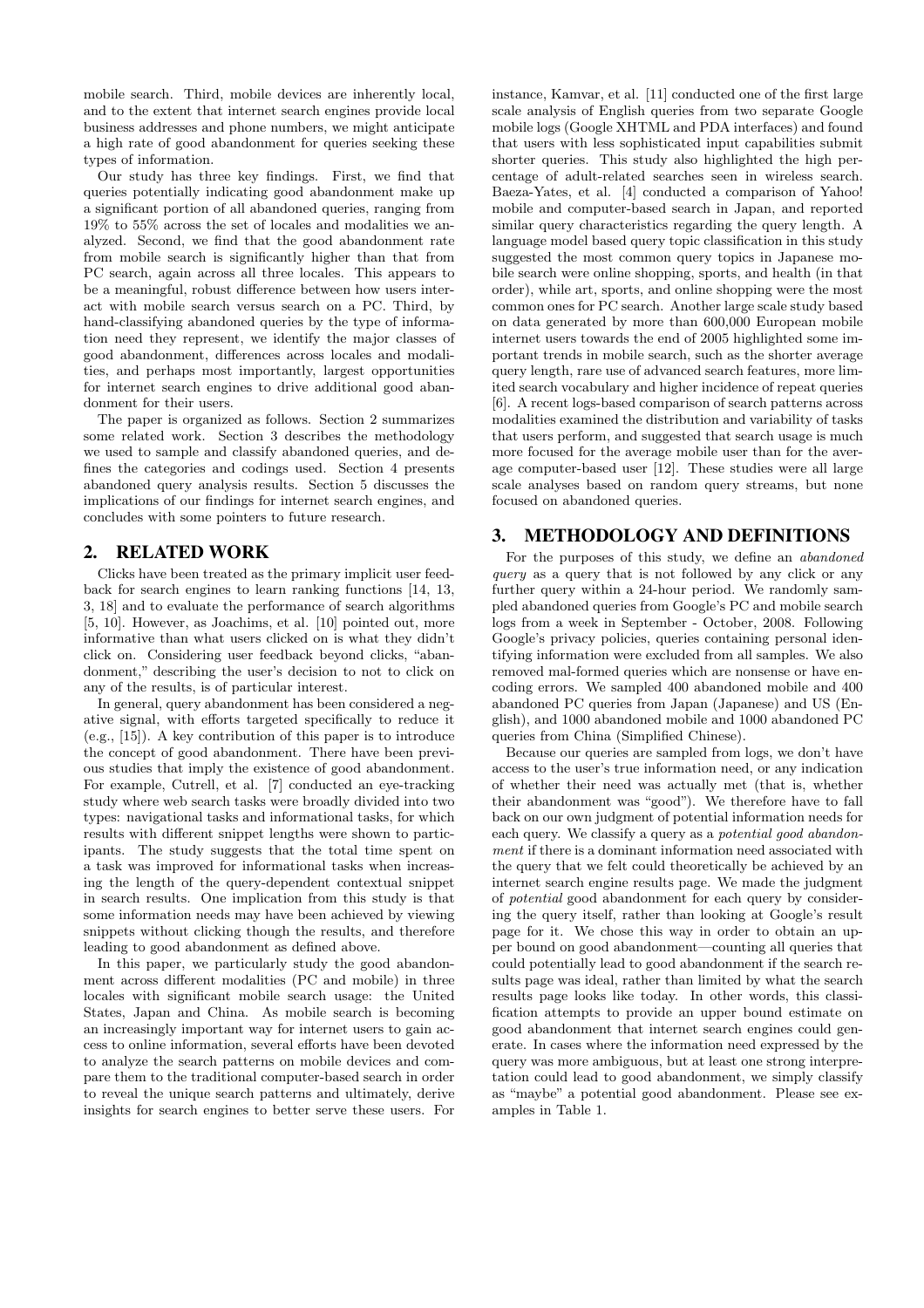

Figure 1: Percentages of queries classified as "Yes", "Maybe", "No" with respect to the *potential good* abandonment definition in six abandoned query samples.

We further classify each potential good abandonment query as a likely good abandonment by examining the actual results provided by Google. If we felt the information need expressed by the query was clearly met on the results page, we classified it as a likely good abandonment. That is, *likely* good abandonment identifies the subset of potentially good abandonments that were likely to have been actual good abandonments, based on the search results page the user saw. For example, for the query [1 USD in GBP], the results page contained the exchange rates both in a calculator box and in results snippets directly. If we felt the results page may meet the information need but were less sure, we classified the query as "maybe" a likely good abandonment. For example, for [baby come back], partial lyrics were included in result snippets, which may (or may not) satisfy the user's information need. Table 1 gives more examples.

Finally, the authors coded each potential or likely good abandonment query by category of information need. Rather than pre-defining these categories, each researcher generated their own by doing a first pass through the query samples from their locale. We compared category lists and found that, with slight naming differences, we had converged on a common list. These categories and their definitions are listed in Table 2. Most interestingly, the prevalence and likelihood of good abandonment across the different categories varied significantly both by locale and by modality, as we will describe in detail later in Section 4.3.

#### 4. RESULTS

## 4.1 Upper Bound Estimate of Good Abandonment

In this section, we report the upper bound estimate of the good abandonment rate by classifying an abandoned query as "Yes", "Maybe" or "No" with respect to our potential good abandonment definition. As shown in Figure 1, "Yes" or "Maybe" potential good abandonments make up a significant portion of all abandoned queries in both mobile and PC searches and in all the three locales we studied.

According to the definition and methodology for identifying a potential good abandonment as described in Section 3, we may estimate the upper bound of the good abandonment rate as the potential good abandonment rate which refers to the proportion of abandoned queries classified as "Yes" or "Maybe" a potential good abandonment out of all the abandoned queries. For mobile search, abandoned queries whose dominant information need or one strong interpretation could theoretically be answered by a search engine results page count an enormous 54.8% of abandoned queries in the US, 49.8% in China, and 32.3% in Japan. For searches from PC's, such queries make up 31.8% of abandoned queries in US, 23.3% in China and 19.0% in Japan.

We were surprised by the sheer magnitude of these potential good abandonment rates. Obviously, there are many judgment calls involved in this analysis, and we purposely classified queries with the goal of estimating an upper bound. Even with those caveats, the numbers indicate that good abandonment makes up a very significant portion of abandoned queries.

Comparing query streams, Japanese mobile search presents a significantly lower potential good abandonment rate compared to the other two mobile search locales. Japan is considered to be a more mature market with respect to mobile search [20], perhaps implying larger diversity in search topics and more depth of user's information needs in this locale. This may be one explanation why we found less good abandonments from the Japanese mobile abandoned queries sample.

As we can also notice from the above statistics, the potential good abandonment rate is significantly higher in mobile search compared to the counterpart in PC search for all the three countries, with a p-value  $\langle$  1e-5 for the large-sample z-test conducted. We theorize that the higher potential good abandonment rate in mobile search may be due to the unique search experience on mobile devices. In particular, 1) Because retrieving web pages over mobile devices is often a clumsy experience, mobile searchers may want to avoid opening pages by querying topics which can be answered directly within search results. We observed a higher rate of simple use cases such as seeking a weather report, a listing of local address and/or phone number, a stock quote, etc., where users can generally expect that the information they seek will be presented directly on the search results page [1, 2]. 2) Mobile information needs are often promoted by contextual factors, which consist of activity at the time, current location and related artifacts, and conversations with others [16]. Many mobile information needs appear to be "quick answer" types of searches, which potentially lead to good abandonment.

# 4.2 Likely Abandonment Rates

Next, we re-examined each of the queries that were identified as potential good abandonments. We examined the actual results page returned by Google, with the goal of determining whether query's information need is currently met on the search results page. This gives us a measure of likely good abandonment rate—that is, how often the search engine is providing results that likely result in good abandonment for users, as a subset of the queries that potentially could lead to good abandonment. Again, we classified as "Yes" if we felt a query's information need was clearly met on the re-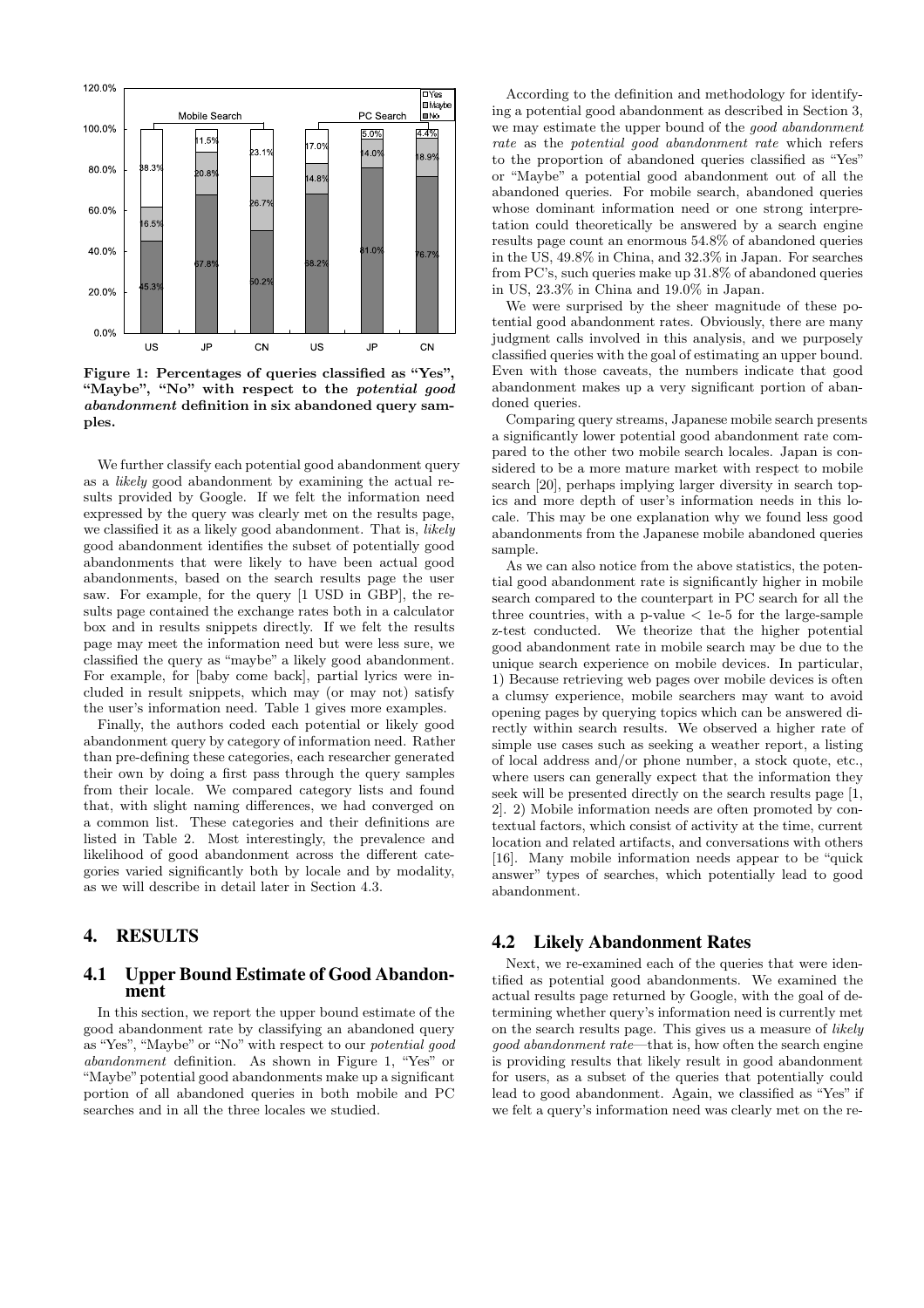| Query                  | Information need  | Potential          | Likely<br>good          | Comment                                         |  |  |
|------------------------|-------------------|--------------------|-------------------------|-------------------------------------------------|--|--|
|                        |                   | qood abandon-      | abandon-                |                                                 |  |  |
|                        |                   | ment?              | based<br>ment           |                                                 |  |  |
|                        |                   |                    | Google<br><sub>on</sub> |                                                 |  |  |
|                        |                   |                    | results?                |                                                 |  |  |
| quote MRK              | Stock quote       | Yes                | Yes                     | Query was answered by search feature            |  |  |
|                        |                   |                    |                         | "Stock Quotes".                                 |  |  |
| weather New York, NY   | Weather report    | Yes                | <b>Yes</b>              | Query was answered by search feature            |  |  |
|                        |                   |                    |                         | "Weather".                                      |  |  |
| [1 USD in GBP]         | Currency<br>ex-   | Yes                | Yes                     | Exchange rates were returned in calculator      |  |  |
|                        | change            |                    |                         | and results snippets.                           |  |  |
| taxi buffalo           | Local listings    | $Y_{\rm es}$       | Yes                     | A list of local businesses returned.            |  |  |
| who is the lead singer | A quick answer    | Yes                | Yes                     | Answer was provided in title and snippets       |  |  |
| for tonic?             |                   |                    |                         |                                                 |  |  |
| taxi fare nyc from la  | A quick answer    | Yes                | $\overline{N_{0}}$      | No answer provided on results page              |  |  |
| guardia                |                   |                    |                         |                                                 |  |  |
| baby come back         | Lyrics            | Maybe              | Maybe                   | Partial lyric was returned in results snip-     |  |  |
|                        |                   |                    |                         | pets.                                           |  |  |
| yamaha psr-172         | Prices/vendors    | Maybe              | Maybe                   | Some price and model information dis-           |  |  |
|                        | information       |                    |                         | played, but may not satisfy the user's need.    |  |  |
| myspace.com            | Homepage          | $\overline{N_{O}}$ | $\overline{N_{\Omega}}$ | Search results can provide a link to the de-    |  |  |
|                        |                   |                    |                         | sired site, but the "answer" is the site itself |  |  |
| free ringtones         | Downloads         | No                 | No                      | The "answer" is presumably actual down-         |  |  |
|                        |                   |                    |                         | loads, which won't surface directly in search   |  |  |
|                        |                   |                    |                         | results page.                                   |  |  |
| how to ace an amazon   | Detailed informa- | N <sub>o</sub>     | No                      | The "answer" involves reading more de-          |  |  |
| phone interview        | tion on a topic   |                    |                         | tailed information than would be reason-        |  |  |
|                        |                   |                    |                         | ably surfaced in results snippets.              |  |  |

Table 1: "Potential good abandonment" and "likely good abandonment" query examples

| Category                  | Definition                                               | Query Example                                                |  |  |
|---------------------------|----------------------------------------------------------|--------------------------------------------------------------|--|--|
| Answer                    | User seeks a short answer to a question.                 | age of consent in PA                                         |  |  |
| Currency                  | User seeks currency conversion.                          | 1 USD in GBP]                                                |  |  |
| Click-to-call             | User typed a phone number into search, and either        |                                                              |  |  |
|                           | meant to call it, or seeks to learn whose number it is.  |                                                              |  |  |
| Definition                | User seeks the definition of a term.                     | what is nymd                                                 |  |  |
| <b>Images</b>             | User wants pictures of a person or thing.                | cubs logo                                                    |  |  |
| Local                     | User seeks a local listing (address and/or phone num-    | at&t wireless, bartlett, tn                                  |  |  |
|                           | ber).                                                    |                                                              |  |  |
| Lyrics                    | User seeks song lyrics.                                  | abettes with time lyrics                                     |  |  |
| $\overline{\text{Map}}$   | User seeks for a map of a location (address or geo-      | E 83rd St, Los Angeles, CA 90001                             |  |  |
|                           | graphic locations).                                      |                                                              |  |  |
| Celebrities               | User seeks news or images of a celebrity.                | [john stamos]                                                |  |  |
| <b>News</b>               | User seeks current news on a topic.                      | santa cruz wild fires                                        |  |  |
| Product                   | User seeks simple product information such as price      | [2000 gsx 750f for sale]                                     |  |  |
|                           | range and typical vendors.                               |                                                              |  |  |
| Person                    | User is looking for contact information or vanity infor- |                                                              |  |  |
|                           | mation on a (non-celebrity) person.                      |                                                              |  |  |
| Quotation                 | User seeks for the reference of a quoted sen-            | $\lbrack$ "(a) %20 aqueous phosphoric acid (H3PO4) or (b) an |  |  |
|                           | tence/phrase.                                            | aqueous solution                                             |  |  |
| Stock                     | User seeks a current stock price.                        | quote AKAM                                                   |  |  |
| <b>Sports</b>             | User seeks sports scores.                                | chicago cubs                                                 |  |  |
| Showtimes                 | User seeks movie showtimes.                              | The Dark Knight                                              |  |  |
| Spelling                  | User seeks correct spelling of a word.                   | unfortuanatly                                                |  |  |
| $\overline{\mathrm{SMS}}$ | User seeks short (greeting) messages to send.            | [Short greeting message] (in Chinese)                        |  |  |
| Translation               | User seeks for the translation of a word in foreign lan- | dounika translation                                          |  |  |
|                           | guage.                                                   |                                                              |  |  |
| Weather                   | User seeks a weather report.                             | Weather New York                                             |  |  |

|  |  | Table 2: Task categories and their definitions |  |  |  |
|--|--|------------------------------------------------|--|--|--|
|--|--|------------------------------------------------|--|--|--|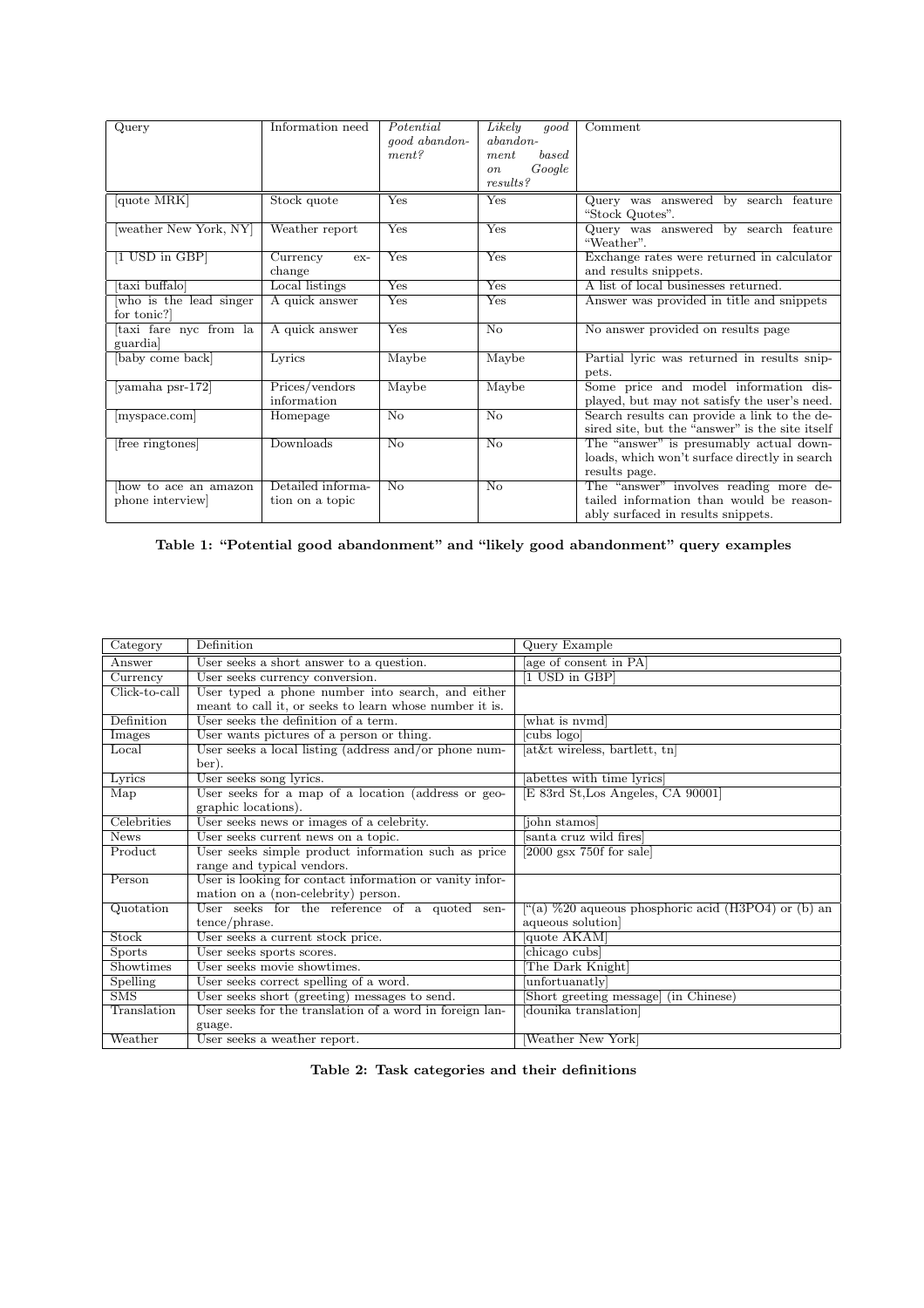

Figure 2: Percentage of potential good abandonment queries which are classified as Yes/Maybe/No with respect to the likely good abandonment definition

sults page, "Maybe" if we were less sure or there was partial information, and "No" otherwise.

Figure 2 shows the results. The full bars represent the percentage of abandoned queries that are potential good abandonments in each query stream . The bars are divided into Yes/Maybe/No categories of likely good abandonment. That is, the lightest grey bars indicate the portion of abandoned queries that we felt were likely to be actual good abandonments; the darker grey bars may have been, but we were less sure based on the information shown on the results page. The black bars are perhaps the most interesting. They indicate clear headroom—queries that have the potential to be good abandonments, but whose information needs are not addressed on the search results page today.

Looking at this graph, we can see again that the rate of potential good abandonment is significantly higher for the mobile query streams than the PC query streams, in all three locales. However, the headroom for driving additional good abandonments (the black bars) is much closer across PC and mobile, hovering between 8% to 15% of abandoned queries for all six query streams .

In other words, the search engine is successfully "answering" a greater proportion of the mobile queries that are potentially answerable on the results page. For PC search, an average of 56% of potential good abandonments were clearly or possibly met on the results page. For mobile search, that number is 70%.

This doesn't imply that mobile search results have higher quality. Rather, it may be attributed to mobile searchers having more focused, less complex information needs than PC searchers. Other studies on random mobile query streams indicate this (e.g., [12, 6]), and we noticed similar patterns in the abandoned query streams we analyzed. For example, we observed that 18% of potential good abandonments in Chinese mobile search were weather queries (a simple information need), while on Chinese PC search the rate was under 1%. Similarly, 43% of US mobile search potential good abandonments appeared to seek local addresses or phone numbers, compared with under 28% of potential good abandonments from US PC search.

Comparing locales, Chinese mobile search has the lowest headroom for driving additional good abandonment (just over 9% of abandoned queries). Of potential good abandonment queries, in Chinese mobile search over 80% are fully or partially answered on the results page. Again, this appears to be because mobile queries in China target relatively simple information needs that are addressed directly by existing search engine features. As the mobile search market grows and mobile devices become more capable, this may change.

## 4.3 Classification by Information Need

In this section, we further classify potential good abandonment queries by the type of information need they express. The goal is to identify the major information needs expressed by queries which potentially lead to good abandonment, and to discover which categories have headroom to drive additional good abandonment. For the rest of this section, we will restrict our analysis to potential abandonment queries.

As described above, we allowed categories to emerge as we coded queries, rather than predefining them, and converged on the list of categories shown in Table 2. All queries labeled as "Yes" or "Maybe" a potential good abandonment were coded. The percentages of each category of the six potential good abandonment query streams are shown in Figure 3.

As indicated by Figure 3, the distribution of good abandonment information needs varies enormously across search modalities and locales. Queries seeking local information or short answers are the top classes leading to good abandonment in PC search, consistently across locales. There are significant portion of entertainment related searches in Japan and China, especially in mobile search.

The large differences across query streams can be seen by listing categories covering over 10% of potential good abandonment. For US mobile search, they are Local (42.9%), Answer (22.3%), and Stock (11.9%); for Japanese mobile search, Local (24.8%), Answer (20.1%), Celebrities (17.8%) and Images (13.9%); and for Chinese mobile search, Weather (17.9%), Answer (14.7%), Celebrities (14.5%) and News (14.3%). For PC search, the major classes in US search are Local  $(28.4\%)$  and Answer  $(20.5\%)$ ; in Japan, Celebrities  $(25\%)$ , Definition (21.1%), Local (18.4%) and Answer (15.8%); and in China, Local (25.8%) and Answer (22.3%).

The different category distributions across modalities and locales reveal some interesting patterns. Figure 4 highlights five categories worth exploring further.

"Local" search appears to be a large good-abandonment class, with high potential for driving additional good abandonments in all of the query streams except Chinese mobile. Example (US) queries include [domino's pizza -cary, nc] and [kohls in austin]. One surprising finding is that there are less than 3% "Local" potential good abandonment queries for Chinese mobile search. By contrast, it is the top class for Chinese PC search. By examining the actual search results of these Chinese "Local" queries, we found that they were poorly addressed on the search results page in many cases. It may be that we see fewer abandoned "Local" searches on Chinese mobile search because these searches often do not return the specific information asked for on the results page. Mobile users may have less tolerance because of the extra effort involved to search on mobile devices, where text entry is difficult and the time of loading a page gets longer. Perhaps mobile searchers "give up" more quickly on search-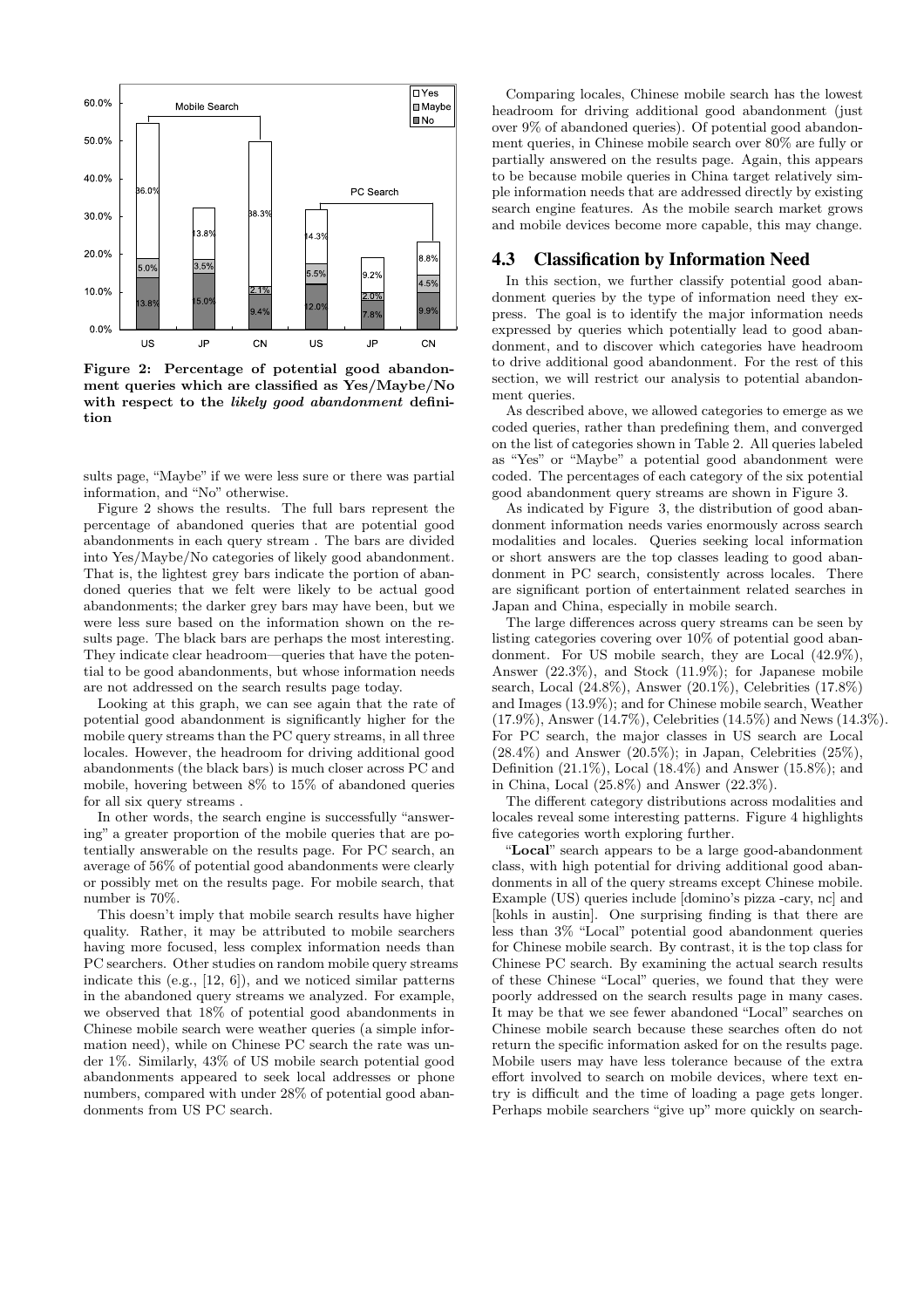

Figure 4: Categories with varying prevalence across modalities and locales.

ing categories for which they previously had an unsuccessful experience.

"Answer" is a major class of good abandonment queries across all six query streams . In reviewing the search result pages for these queries, we found that both result snippets and search features such as calculator, definition and news headlines are rich sources for addressing this type of information need. As search engines improve in these areas (introducing more features and providing more intelligent snippets), more "Answer" queries can potentially lead to good abandonment. This has implications for how these types of improvements are evaluated—driving more clicks is not always a success.

"Celebrities", where a user seeks for news and/or images of famous people, is most prevalent in Japanese abandoned queries, but rare in the US. According to several previous studies of random query streams, celebrity searches, which might fall into "entertainment" or "news and current event" categories in these studies, are popular in US [11, 12] and Japan  $[4]$  for both PC and mobile searches.<sup>1</sup> The uneven distribution of "Celebrities" search in our abandoned query streams therefore indicates different user interaction patterns by locale and modality for celebrity topics. Presumably, US users click more often when searching celebrities, while Japanese mobile users apparently often browse images or news outlines appearing on the results page.

"Stock" is another interesting category which may indicate some differences between the two modalities. While not appearing at all in our Japanese abandonment samples, in the US and China, its prevalence is consistently higher in mobile search. This difference may stem from two factors: First, PC search in general involves larger diversity and less focused search usage. Secondly, the depth of user's information needs may vary across modalities. For example, a mobile user may just browse the stock quote returned on the results page, since loading additional pages to explore further is slow on mobile devices. In contrast, a PC user may click to seek for more information and graphs, and therefore a lower fraction of searches are abandoned.

Finally, "Weather" search is prevalent only in China mobile search. Weather searches account for 18% of Chinese mobile potential good abandonments, but less than 1% of Chinese PC good abandonments, and less than 3% of mobile and PC in the other two countries. The large count of simple weather queries may correlate with China being a relatively less mature mobile search market compared to the other two locales.

Next, we turn our attention to exploring which categories present the most opportunities for driving additional good abandonment. By counting queries that are potentially good abandonments, but are not fully answered by the current search results page, we can get a measure of the "headroom" for driving further good abandonment in each information need category. Figure 5 shows a heat map of this headroom by category in each locale and modality. Each column represents a locale and modality, and each row represents a category. Each cell represents a number from 0 to 100, which is a normalized count of "No" and "Maybe" likely good abandonments in the category. In our count, each "No" query counted as 1.0, and each "Maybe" as 0.5. In the heat map, the darker cells represent a count closer to 100 (more headroom), and the lighter cells indicate the counts closer to 0 (less headroom).

As suggested in Figure 5, the current search results page serves fairly well for relatively simple information needs such as "weather", "stock", "showtimes", and "spelling". Several other categories show room for improvement, such as the "Local", "Answer", "Images" and "Celebrities" categories. There is an opportunity for search engines to directly address "Local", "Images", and perhaps "Celebrities" information needs more often on the results page through more aggressive triggering of corresponding "onebox" or "shortcut" insertions. For the "Answer" category, more intelligent snippets would benefit users, especially mobile users, who are seeking for a short answer or news update. It may make sense to display longer snippets that provide more topical information

 $^{1}\mathrm{We}$  don't know of similar analyses for Chinese queries.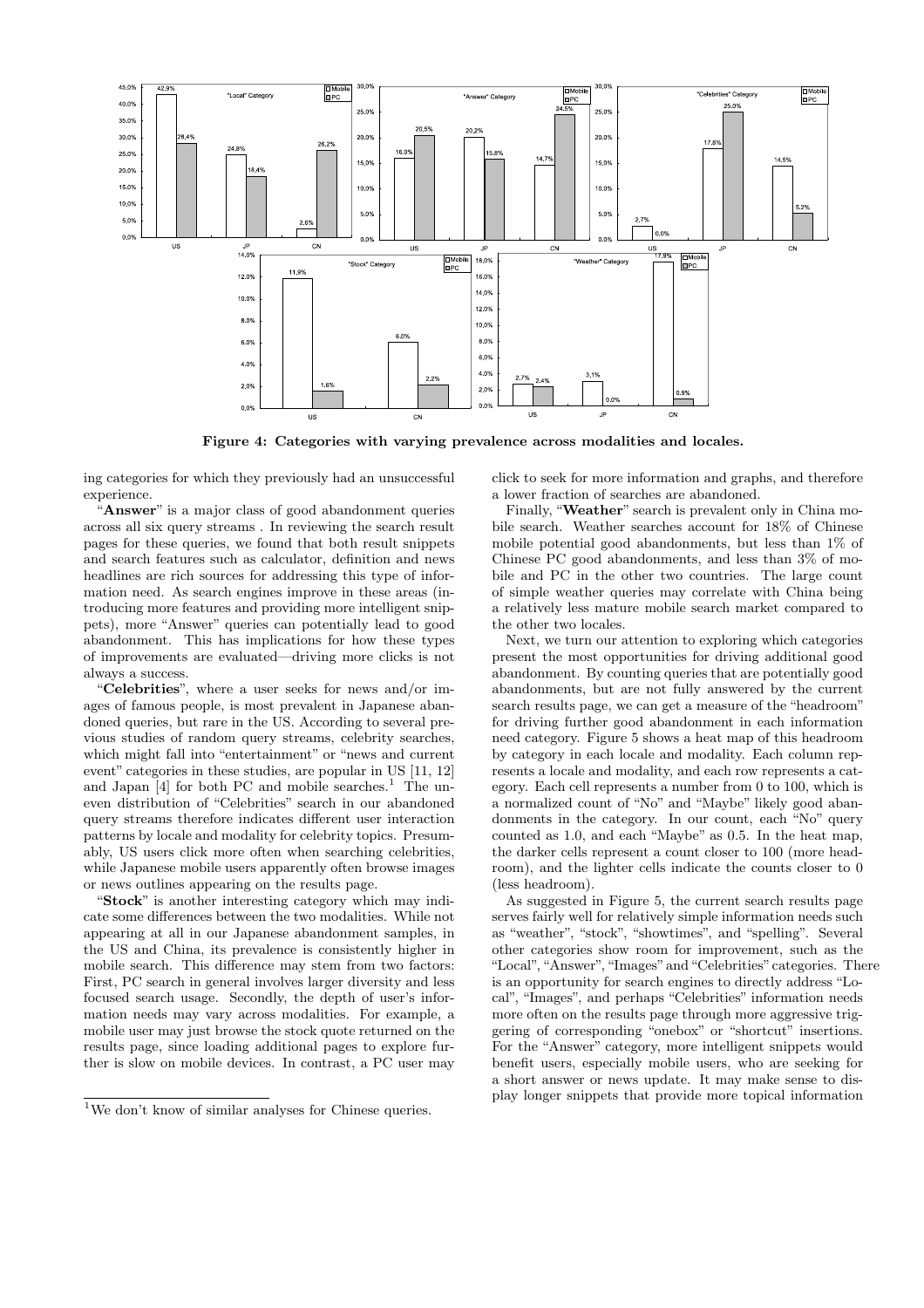

Figure 3: Category distribution (in percentage) of potential good abandonment queries in mobile and PC searches in three countries. The categories are sorted by their prevalence in mobile search for each locale.



Figure 5: Heat map depicting the headroom to drive additional good abandonment by information-need category. Darker squares indicate more headroom.

in mobile search, since loading a web page is often a painful experience on mobile devices.

#### 5. CONCLUSIONS AND FUTURE WORK

Our study has several findings. First, we have shown that queries potentially indicating good abandonment make up a surprisingly large subset of all abandoned queries. Second, across each of the three locales analyzed, we observe a good abandonment rate on mobile search that is significantly higher than PC search. Third, broken down by type of information need, the major classes of good abandonment vary widely by locale and modality. While some classes are large across all query streams, such as the "Local" and "Answers" categories, others appear significantly only for a specific query stream, such as the "Definition" category for Japanese mobile search, and the "Weather" category for Chinese mobile search. Finally, we have identified the categories in each query stream with the most headroom for driving additional good abandonment.

For mobile search, our analysis didn't differentiate searches from top-tier phones, such as the Apple iPhone, from that of conventional mobile phones. Along the same lines, we didn't differentiate among data connection speeds, which vary widely by mobile device and carrier network. Considering that there are likely different search behaviors on higherend devices, as claimed in a recent study [12] , it would be worthwhile to examine abandonment patterns separately on these devices in the future study.

We used our judgment to hand-classify queries into potential and likely good abandonment buckets and information need categories. While we consider this a more accurate way to classify queries than the automated topical classi